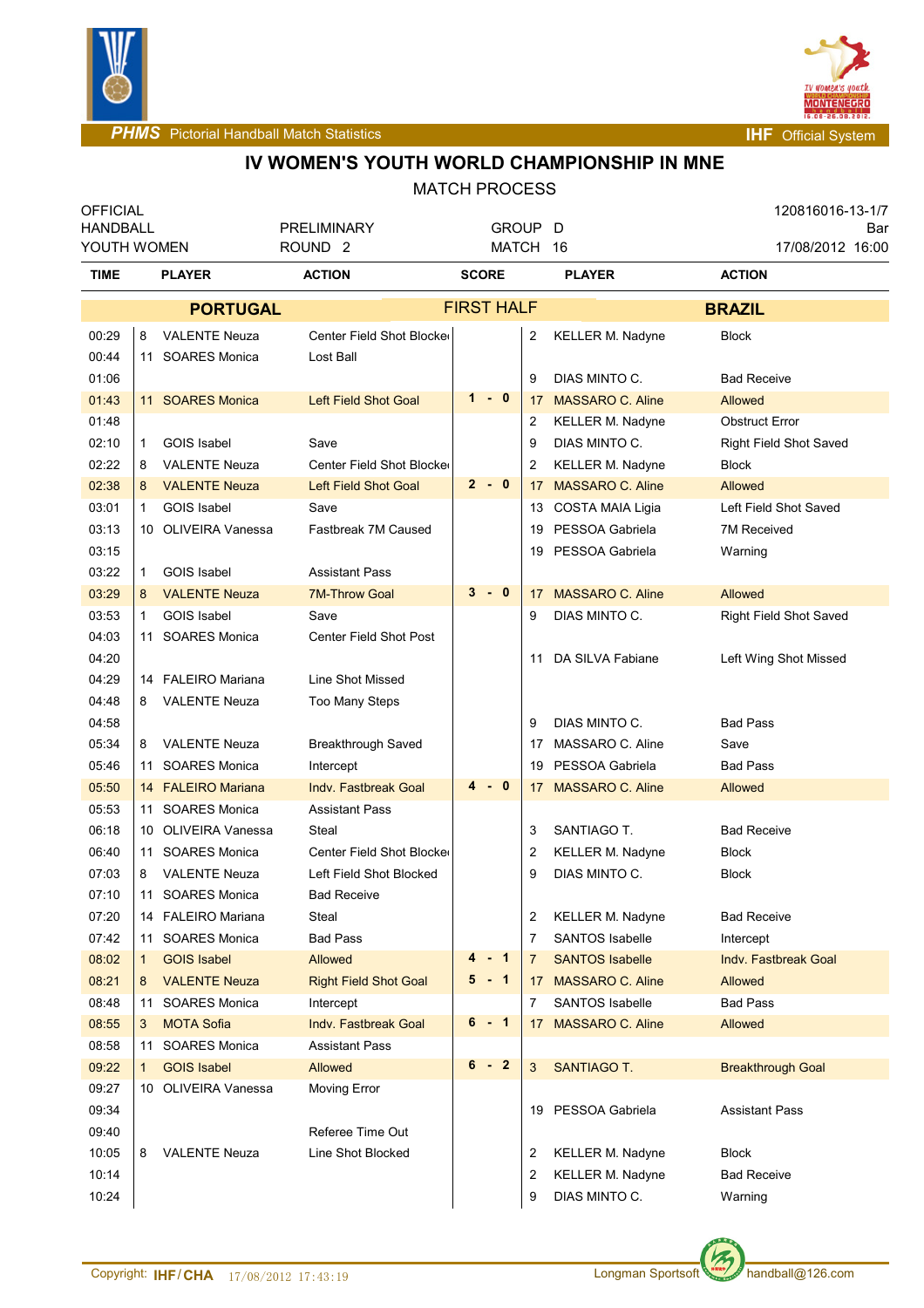



## **IV WOMEN'S YOUTH WORLD CHAMPIONSHIP IN MNE**

| <b>OFFICIAL</b><br><b>HANDBALL</b><br>YOUTH WOMEN |              |                         | PRELIMINARY<br>ROUND <sub>2</sub> | GROUP D<br>MATCH 16 |                               |                 |                            |                    | 120816016-13-2/7<br>17/08/2012 16:00 | Bar |
|---------------------------------------------------|--------------|-------------------------|-----------------------------------|---------------------|-------------------------------|-----------------|----------------------------|--------------------|--------------------------------------|-----|
| TIME                                              |              | <b>PLAYER</b>           | <b>ACTION</b>                     | <b>SCORE</b>        |                               |                 | <b>PLAYER</b>              | <b>ACTION</b>      |                                      |     |
|                                                   |              | <b>PORTUGAL</b>         |                                   | <b>FIRST HALF</b>   |                               |                 |                            | <b>BRAZIL</b>      |                                      |     |
| 10:39                                             |              |                         | Referee Time Out                  |                     |                               |                 |                            |                    |                                      |     |
| 10:48                                             |              | 14 FALEIRO Mariana      | <b>Bad Pass</b>                   |                     |                               |                 |                            |                    |                                      |     |
| 10:58                                             | 1.           | GOIS Isabel             | Save                              |                     |                               | 9               | DIAS MINTO C.              |                    | Left Field Shot Saved                |     |
| 11:09                                             |              | 11 SOARES Monica        | Center Field Shot Saved           |                     |                               | 17              | MASSARO C. Aline           | Save               |                                      |     |
| 11:27                                             |              |                         |                                   |                     |                               | 19              | PESSOA Gabriela            |                    | <b>Fastbreak Double Dribble</b>      |     |
| 11:38                                             |              | 14 FALEIRO Mariana      | <b>Bad Pass</b>                   |                     |                               | 19              | PESSOA Gabriela            | Intercept          |                                      |     |
| 11:39                                             |              |                         |                                   |                     |                               | 19              | PESSOA Gabriela            |                    | Fastbreak Double Dribble             |     |
| 11:46                                             |              | 14 FALEIRO Mariana      | Line Shot Saved                   |                     |                               | 17              | MASSARO C. Aline           | Save               |                                      |     |
| 12:20                                             |              |                         |                                   |                     |                               | 2               | <b>KELLER M. Nadyne</b>    | <b>Bad Receive</b> |                                      |     |
| 12:24                                             |              | 8 VALENTE Neuza         | <b>Center Field Shot Goal</b>     | $7 - 2$             |                               | 17              | <b>MASSARO C. Aline</b>    | <b>Allowed</b>     |                                      |     |
| 12:30                                             |              |                         |                                   |                     |                               | 2               | <b>KELLER M. Nadyne</b>    |                    | <b>Obstruct Error</b>                |     |
| 13:00                                             |              | 13 SOUSA Sara           | 7M Received                       |                     |                               | 2               | <b>KELLER M. Nadyne</b>    | 7M Caused          |                                      |     |
| 13:02                                             |              |                         | Referee Time Out                  |                     |                               |                 |                            |                    |                                      |     |
| 13:04                                             | 1            | <b>GOIS Isabel</b>      | <b>Allowed</b>                    |                     | $7 - 3$                       |                 | 19 PESSOA Gabriela         |                    | <b>7M-Throw Goal</b>                 |     |
| 13:29                                             |              | 14 FALEIRO Mariana      | <b>Bad Pass</b>                   |                     |                               | 11              | DA SILVA Fabiane           | Intercept          |                                      |     |
| 13:38                                             | $\mathbf 1$  | <b>GOIS Isabel</b>      | <b>Allowed</b>                    |                     | $7 - 4$<br>19 PESSOA Gabriela |                 | <b>Team Fastbreak Goal</b> |                    |                                      |     |
| 13:47                                             |              |                         |                                   |                     |                               | 11              | DA SILVA Fabiane           |                    | <b>Assistant Pass</b>                |     |
| 14:14                                             |              | 13 SOUSA Sara           | <b>Right Field Shot Goal</b>      | 8                   | $-4$                          | 17              | <b>MASSARO C. Aline</b>    | Allowed            |                                      |     |
| 14:53                                             | $\mathbf{1}$ | <b>GOIS Isabel</b>      | <b>Allowed</b>                    | $8 - 5$             |                               |                 | 13 COSTA MAIA Ligia        |                    | <b>Line Shot Goal</b>                |     |
| 14:59                                             |              | 13 SOUSA Sara           | Moving Error                      |                     |                               |                 |                            |                    |                                      |     |
| 15:06                                             |              | 10 OLIVEIRA Vanessa     | Line Shot Saved                   |                     |                               |                 | 17 MASSARO C. Aline        | Save               |                                      |     |
| 15:16                                             | 1.           | <b>GOIS Isabel</b>      | <b>Allowed</b>                    | 8                   | - 6                           | $\mathbf{7}$    | <b>SANTOS Isabelle</b>     |                    | <b>Indv. Fastbreak Goal</b>          |     |
| 15:19                                             |              |                         |                                   |                     |                               |                 | 17 MASSARO C. Aline        |                    | <b>Assistant Pass</b>                |     |
| 15:35                                             |              | 13 SOUSA Sara           | <b>Right Field Shot Missed</b>    |                     |                               |                 |                            |                    |                                      |     |
| 15:53                                             | $\mathbf{1}$ | <b>GOIS Isabel</b>      | Allowed                           | $8 - 7$             |                               |                 | 13 COSTA MAIA Ligia        |                    | <b>Line Shot Goal</b>                |     |
| 15:58                                             | 8            | <b>VALENTE Neuza</b>    | Warning                           |                     |                               |                 |                            |                    |                                      |     |
| 15:55                                             |              |                         | Team Time Out                     |                     |                               |                 |                            |                    |                                      |     |
| 16:24                                             | 8            | <b>VALENTE Neuza</b>    | <b>Right Field Shot Blocked</b>   |                     |                               |                 | 13 COSTA MAIA Ligia        | <b>Block</b>       |                                      |     |
| 16:53                                             | 8            | <b>VALENTE Neuza</b>    | Free Throw Saved                  |                     |                               | 17              | MASSARO C. Aline           | Save               |                                      |     |
| 17:20                                             | $\mathbf 1$  | <b>GOIS Isabel</b>      | Allowed                           | 8                   | - 8                           |                 | 19 PESSOA Gabriela         |                    | <b>Breakthrough Goal</b>             |     |
| 17:27                                             | 4            | <b>FERNANDES Soraia</b> | <b>Obstruct Error</b>             |                     |                               |                 |                            |                    |                                      |     |
| 17:48                                             | 8            | <b>VALENTE Neuza</b>    | <b>Breakthrough Goal</b>          | 9                   | - 8                           | 17              | <b>MASSARO C. Aline</b>    | Allowed            |                                      |     |
| 17:54                                             |              |                         |                                   |                     |                               |                 | 13 COSTA MAIA Ligia        |                    | <b>Obstruct Error</b>                |     |
| 18:09                                             | 1            | <b>GOIS Isabel</b>      | Allowed                           | $9 - 9$             |                               | 3               | SANTIAGO T.                |                    | <b>Left Field Shot Goal</b>          |     |
| 18:14                                             | 4            | <b>FERNANDES Soraia</b> | <b>Obstruct Error</b>             |                     |                               |                 |                            |                    |                                      |     |
| 18:28                                             |              |                         |                                   |                     |                               | 6               | <b>MARTINS Tauani</b>      | Warning            |                                      |     |
| 18:40                                             |              | 13 SOUSA Sara           | Free Throw Missed                 |                     |                               |                 |                            |                    |                                      |     |
| 18:49                                             |              | 16 JOAO Sofia           | Allowed                           | 9                   | $-10$                         | 13 <sup>°</sup> | <b>COSTA MAIA Ligia</b>    |                    | Left Wing Shot Goal                  |     |
| 18:52                                             |              |                         |                                   |                     |                               | 3               | SANTIAGO T.                |                    | <b>Assistant Pass</b>                |     |
| 18:55                                             |              | 10 OLIVEIRA Vanessa     | <b>Observation Error</b>          |                     |                               |                 |                            |                    |                                      |     |
| 18:57                                             |              |                         | Referee Time Out                  |                     |                               |                 |                            |                    |                                      |     |

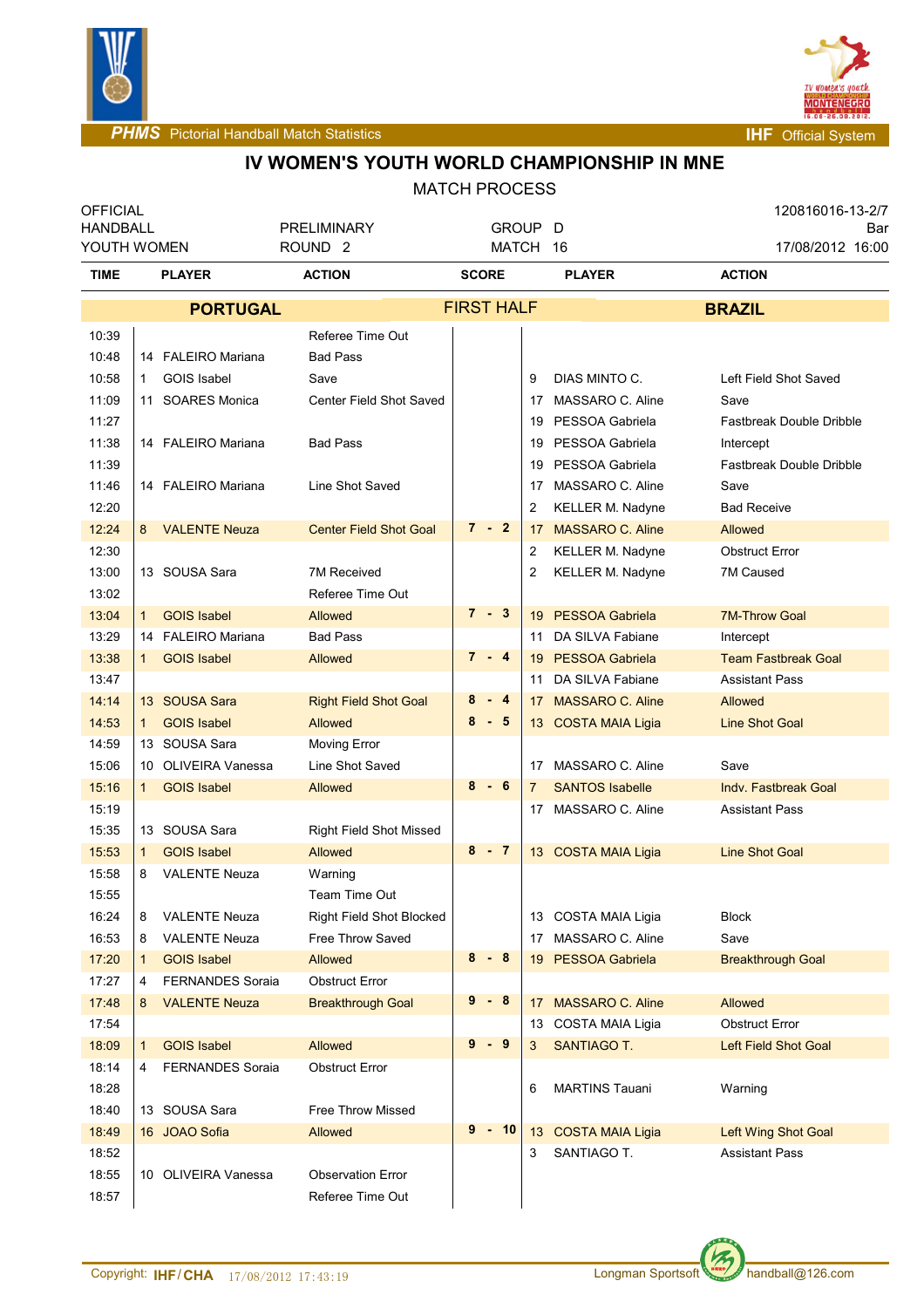



# **IV WOMEN'S YOUTH WORLD CHAMPIONSHIP IN MNE**

| <b>OFFICIAL</b><br><b>HANDBALL</b> |                |                         |                                          |  | GROUP D           |      |                |                         |                    | 120816016-13-3/7             |     |
|------------------------------------|----------------|-------------------------|------------------------------------------|--|-------------------|------|----------------|-------------------------|--------------------|------------------------------|-----|
| YOUTH WOMEN                        |                |                         | <b>PRELIMINARY</b><br>ROUND <sub>2</sub> |  | MATCH 16          |      |                |                         |                    | 17/08/2012 16:00             | Bar |
| <b>TIME</b>                        | <b>PLAYER</b>  |                         | <b>ACTION</b>                            |  | <b>SCORE</b>      |      |                | <b>PLAYER</b>           | <b>ACTION</b>      |                              |     |
|                                    |                | <b>PORTUGAL</b>         |                                          |  | <b>FIRST HALF</b> |      |                |                         | <b>BRAZIL</b>      |                              |     |
| 19:10                              | $\overline{2}$ | <b>LOPES Mariana</b>    | Center Field Shot Saved                  |  |                   |      |                | 17 MASSARO C. Aline     | Save               |                              |     |
| 19:19                              |                |                         |                                          |  |                   |      |                | 17 MASSARO C. Aline     |                    | <b>Fastbreak Bad Pass</b>    |     |
| 19:28                              | $2^{\circ}$    | <b>LOPES Mariana</b>    | <b>Left Field Shot Goal</b>              |  | $10 -$            | - 10 |                | 17 MASSARO C. Aline     | Allowed            |                              |     |
| 19:46                              |                | 16 JOAO Sofia           | Allowed                                  |  | $10 - 11$         |      |                | 11 DA SILVA Fabiane     |                    | <b>Line Shot Goal</b>        |     |
| 19:54                              | 8              | <b>VALENTE Neuza</b>    | <b>Observation Error</b>                 |  |                   |      |                |                         |                    |                              |     |
| 20:09                              | 2              | LOPES Mariana           | <b>Bad Pass</b>                          |  |                   |      | 11             | DA SILVA Fabiane        | Intercept          |                              |     |
| 20:18                              | 9              | <b>GANTE Ana</b>        | Intercept                                |  |                   |      | 11             | DA SILVA Fabiane        |                    | <b>Fastbreak Bad Pass</b>    |     |
| 20:46                              | 2              | LOPES Mariana           | Left Field Shot Blocked                  |  |                   |      | 6              | <b>MARTINS Tauani</b>   | <b>Block</b>       |                              |     |
| 20:55                              |                | 16 JOAO Sofia           | <b>Allowed</b>                           |  | $10 - 12$         |      | 3              | <b>SANTIAGO T.</b>      |                    | <b>Indy. Fastbreak Goal</b>  |     |
| 21:04                              |                |                         |                                          |  |                   |      |                | 13 COSTA MAIA Ligia     |                    | <b>Assistant Pass</b>        |     |
| 21:10                              | 9              | <b>GANTE Ana</b>        | Line Shot Missed                         |  |                   |      |                |                         |                    |                              |     |
| 21:17                              | 2              | LOPES Mariana           | <b>Assistant Pass</b>                    |  |                   |      |                |                         |                    |                              |     |
| 21:35                              |                | 16 JOAO Sofia           | Save                                     |  |                   |      | $\overline{7}$ | <b>SANTOS Isabelle</b>  |                    | <b>Right Wing Shot Saved</b> |     |
| 21:46                              | 3              | <b>MOTA Sofia</b>       | <b>Team Fastbreak Goal</b>               |  | $11 - 12$         |      |                | 17 MASSARO C. Aline     | Allowed            |                              |     |
| 21:51                              | 2              | LOPES Mariana           | <b>Assistant Pass</b>                    |  |                   |      |                |                         |                    |                              |     |
| 22:17                              |                |                         |                                          |  |                   |      |                | 11 DA SILVA Fabiane     | <b>Bad Receive</b> |                              |     |
| 22:29                              | 9              | <b>GANTE Ana</b>        | <b>Bad Pass</b>                          |  |                   |      | 7              | <b>SANTOS Isabelle</b>  | Intercept          |                              |     |
| 22:36                              |                | 16 JOAO Sofia           | <b>Allowed</b>                           |  | $11 - 13$         |      | 3              | <b>SANTIAGO T.</b>      |                    | <b>Team Fastbreak Goal</b>   |     |
| 22:42                              |                |                         |                                          |  |                   |      | 7              | <b>SANTOS Isabelle</b>  |                    | <b>Assistant Pass</b>        |     |
| 23:00                              | 9              | <b>GANTE Ana</b>        | Line Shot Saved                          |  |                   |      | 17             | MASSARO C. Aline        | Save               |                              |     |
| 23:07                              |                | 16 JOAO Sofia           | Allowed                                  |  | $11 - 14$         |      | $\overline{7}$ | <b>SANTOS Isabelle</b>  |                    | <b>Indy. Fastbreak Goal</b>  |     |
| 23:09                              |                |                         |                                          |  |                   |      |                | 17 MASSARO C. Aline     |                    | <b>Assistant Pass</b>        |     |
| 23:29                              | $\overline{2}$ | LOPES Mariana           | <b>Bad Pass</b>                          |  |                   |      |                |                         |                    |                              |     |
| 23:45                              |                | 16 JOAO Sofia           | Save                                     |  |                   |      | 19             | PESSOA Gabriela         |                    | Indv. Fastbreak Saved        |     |
| 23:57                              |                |                         | Referee Time Out                         |  |                   |      |                |                         |                    |                              |     |
| 24:08                              | $\overline{2}$ | <b>LOPES Mariana</b>    | Left Field Shot Blocked                  |  |                   |      | 6              | <b>MARTINS Tauani</b>   | <b>Block</b>       |                              |     |
| 24:24                              |                | 2 LOPES Mariana         | Left Field Shot Saved                    |  |                   |      |                | 17 MASSARO C. Aline     | Save               |                              |     |
| 24:38                              | 4              | <b>FERNANDES Soraia</b> | Line Shot Saved                          |  |                   |      |                | 17 MASSARO C. Aline     | Save               |                              |     |
| 24:42                              |                | 16 JOAO Sofia           | Allowed                                  |  | $11 - 15$         |      | 11             | <b>DA SILVA Fabiane</b> |                    | Indy. Fastbreak Goal         |     |
| 24:42                              |                |                         |                                          |  |                   |      |                | 17 MASSARO C. Aline     |                    | <b>Assistant Pass</b>        |     |
| 24:40                              |                |                         | Team Time Out                            |  |                   |      |                |                         |                    |                              |     |
| 25:27                              | $\mathbf{2}$   | LOPES Mariana           | <b>Bad Pass</b>                          |  |                   |      | 11             | DA SILVA Fabiane        | Intercept          |                              |     |
| 25:36                              |                |                         |                                          |  |                   |      | 7              | <b>SANTOS Isabelle</b>  |                    | <b>Fastbreak Bad Receive</b> |     |
| 25:55                              | 9              | <b>GANTE Ana</b>        | Fastbreak Too Many Ster                  |  |                   |      |                |                         |                    |                              |     |
| 26:08                              | 2              | LOPES Mariana           | Intercept                                |  |                   |      | 6              | <b>MARTINS Tauani</b>   |                    | <b>Fastbreak Bad Pass</b>    |     |
| 26:24                              | $\mathbf{2}$   | <b>LOPES Mariana</b>    | <b>Indy. Fastbreak Goal</b>              |  | $12 - 15$         |      | 17             | <b>MASSARO C. Aline</b> | Allowed            |                              |     |
| 26:31                              |                | 16 JOAO Sofia           | Save                                     |  |                   |      |                | 13 COSTA MAIA Ligia     |                    | Line Shot Saved              |     |
| 26:36                              |                |                         |                                          |  |                   |      | 6              | <b>MARTINS Tauani</b>   |                    | <b>Assistant Pass</b>        |     |
| 26:38                              | $\overline{2}$ | LOPES Mariana           | <b>Fastbreak Bad Pass</b>                |  |                   |      |                |                         |                    |                              |     |
| 26:51                              |                | 16 JOAO Sofia           | Allowed                                  |  | $12 - 16$         |      | 7              | <b>SANTOS Isabelle</b>  |                    | <b>Team Fastbreak Goal</b>   |     |
| 26:54                              |                |                         |                                          |  |                   |      |                | 19 PESSOA Gabriela      |                    | <b>Assistant Pass</b>        |     |

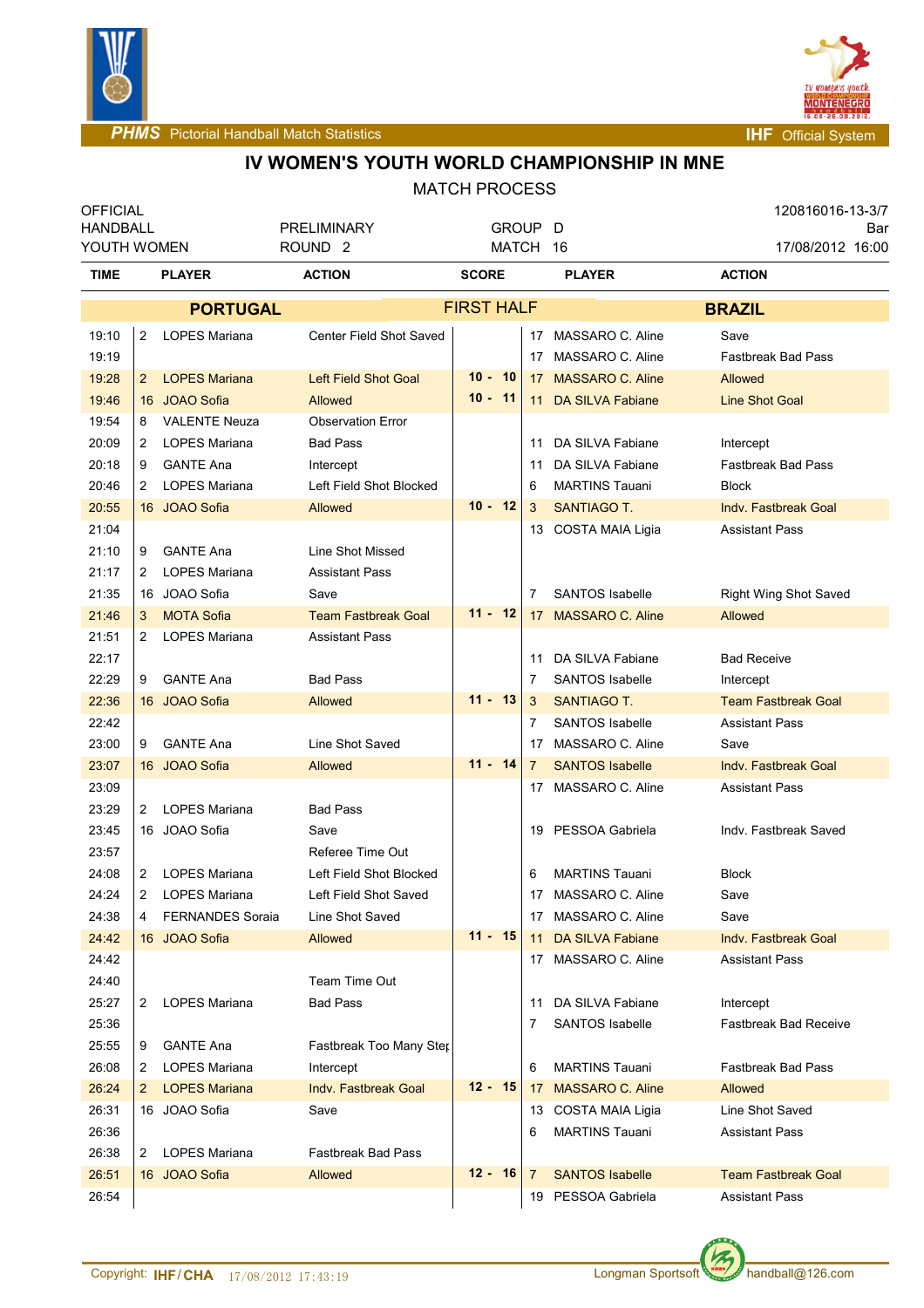



# **IV WOMEN'S YOUTH WORLD CHAMPIONSHIP IN MNE**

| <b>OFFICIAL</b><br><b>HANDBALL</b><br>YOUTH WOMEN |                     |                                                           | <b>PRELIMINARY</b><br>ROUND <sub>2</sub>                  | GROUP D<br><b>MATCH</b>   |          | 16                                                            | 120816016-13-4/7<br>Bar<br>17/08/2012 16:00                 |  |  |
|---------------------------------------------------|---------------------|-----------------------------------------------------------|-----------------------------------------------------------|---------------------------|----------|---------------------------------------------------------------|-------------------------------------------------------------|--|--|
| <b>TIME</b>                                       |                     | <b>PLAYER</b>                                             | <b>ACTION</b>                                             | <b>SCORE</b>              |          | <b>PLAYER</b>                                                 | <b>ACTION</b>                                               |  |  |
|                                                   |                     | <b>PORTUGAL</b>                                           |                                                           | <b>FIRST HALF</b>         |          |                                                               | <b>BRAZIL</b>                                               |  |  |
| 27:21<br>27:31<br>27:46                           | 2<br>$\overline{2}$ | <b>LOPES Mariana</b><br><b>LOPES Mariana</b>              | Left Field Shot Saved<br><b>Right Field Shot Blocked</b>  |                           | 17<br>3  | MASSARO C. Aline<br><b>SANTOS Isabelle</b><br>SANTIAGO T.     | Save<br><b>Fastbreak Enter The Area</b><br><b>Block</b>     |  |  |
| 27:48<br>27:48                                    |                     | 16 JOAO Sofia                                             | Allowed<br>Referee Time Out                               | $12 - 17$                 | 11       | <b>DA SILVA Fabiane</b>                                       | Indy, Fastbreak Goal                                        |  |  |
| 27:51<br>28:16                                    | 11                  | SANTOS Filomena<br><b>SOARES Monica</b>                   | Warning<br><b>Breakthrough Saved</b>                      |                           | 17       | MASSARO C. Aline                                              | Save                                                        |  |  |
| 28:21<br>28:42<br>28:46                           | 9<br>8              | <b>GANTE Ana</b><br>16 JOAO Sofia<br><b>VALENTE Neuza</b> | <b>Line Shot Goal</b><br>Allowed<br><b>Obstruct Error</b> | $13 -$<br>17<br>$13 - 18$ | 17<br>19 | <b>MASSARO C. Aline</b><br><b>PESSOA Gabriela</b>             | Allowed<br><b>Breakthrough Goal</b>                         |  |  |
| 29:06<br>29:13                                    | 11                  | <b>SOARES Monica</b>                                      | <b>Center Field Shot Goal</b>                             | $14 -$<br>18              | 17       | <b>MASSARO C. Aline</b>                                       | Allowed<br>Team Time Out                                    |  |  |
| 29:35<br>29:43<br>29:52                           | 8<br>8              | <b>VALENTE Neuza</b><br><b>VALENTE Neuza</b>              | <b>Foul Caused</b><br><b>Center Field Shot Goal</b>       | $15 - 18$                 | 17<br>3  | 13 COSTA MAIA Ligia<br><b>MASSARO C. Aline</b><br>SANTIAGO T. | <b>Offensive Foul</b><br>Allowed<br>Fastbreak Too Many Ster |  |  |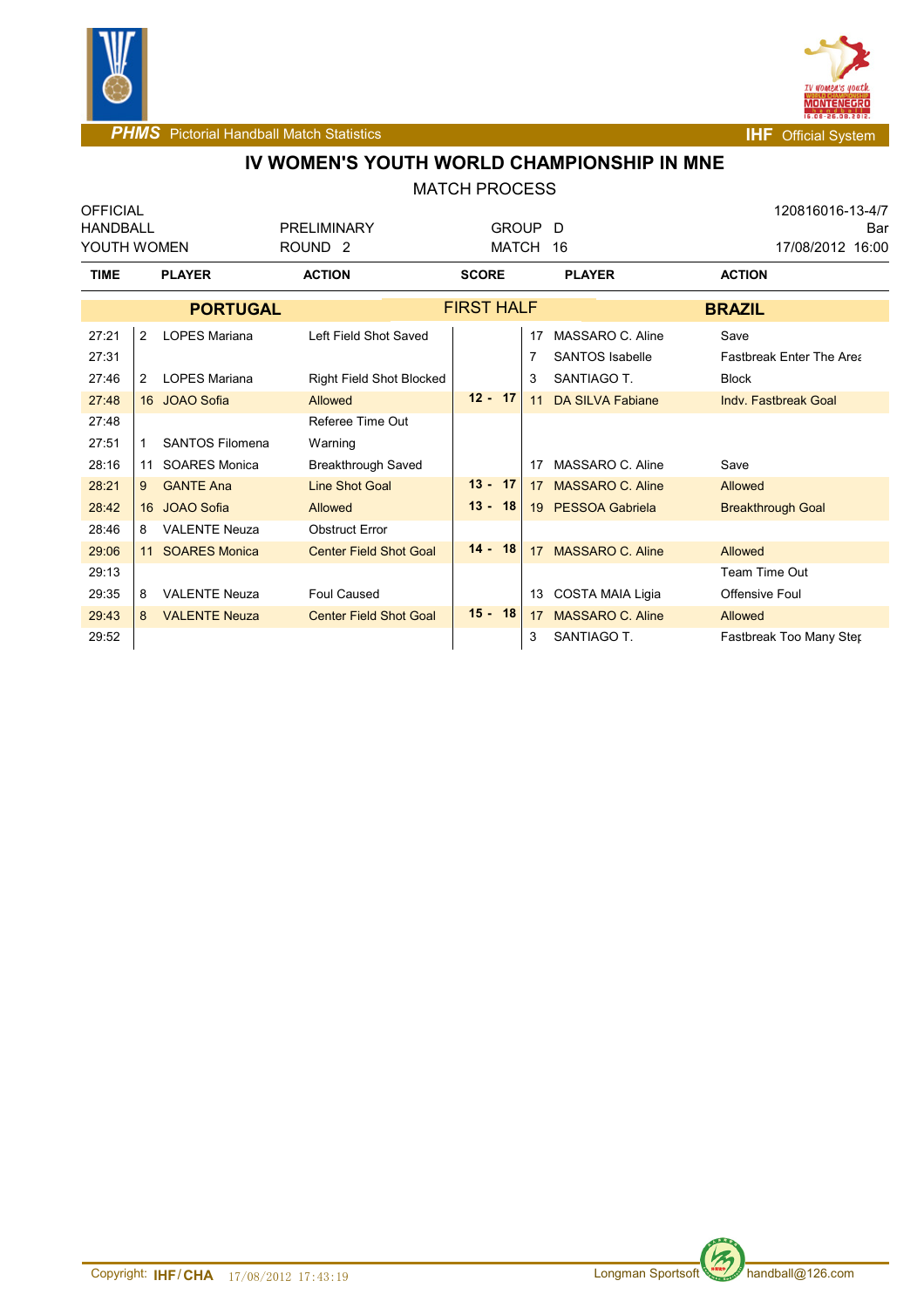



**PHMS** Pictorial Handball Match Statistics **Internal Physics INF** Official System

# **IV WOMEN'S YOUTH WORLD CHAMPIONSHIP IN MNE**

| <b>OFFICIAL</b> |              |                      |                              |                    |                 |                         | 120816016-13-5/7             |  |  |
|-----------------|--------------|----------------------|------------------------------|--------------------|-----------------|-------------------------|------------------------------|--|--|
| HANDBALL        |              |                      | <b>PRELIMINARY</b>           | GROUP D            |                 |                         | Bar                          |  |  |
|                 | YOUTH WOMEN  |                      | ROUND <sub>2</sub>           | MATCH 16           |                 |                         | 17/08/2012 16:00             |  |  |
| TIME            |              | <b>PLAYER</b>        | <b>ACTION</b>                | <b>SCORE</b>       |                 | <b>PLAYER</b>           | <b>ACTION</b>                |  |  |
|                 |              | <b>PORTUGAL</b>      |                              | <b>SECOND HALF</b> |                 |                         | <b>BRAZIL</b>                |  |  |
| 00:56           |              | 16 JOAO Sofia        | <b>Fastbreak Bad Pass</b>    |                    |                 |                         |                              |  |  |
| 01:07           |              |                      |                              |                    | 6               | <b>MARTINS Tauani</b>   | <b>Right Field Shot Post</b> |  |  |
| 02:03           | 3            | <b>MOTA Sofia</b>    | Right Field Shot Blocked     |                    | 3               | SANTIAGO T.             | <b>Block</b>                 |  |  |
| 02:23           |              | 16 JOAO Sofia        | Allowed                      | $15 - 19$          | $\overline{7}$  | <b>SANTOS Isabelle</b>  | <b>Indy. Fastbreak Goal</b>  |  |  |
| 02:28           |              |                      |                              |                    | 17              | MASSARO C. Aline        | <b>Assistant Pass</b>        |  |  |
| 02:45           |              | 10 OLIVEIRA Vanessa  | Warning                      |                    |                 |                         |                              |  |  |
| 02:56           | 8            | <b>VALENTE Neuza</b> | Breakthrough Saved           |                    | 17              | MASSARO C. Aline        | Save                         |  |  |
| 03:22           |              | 16 JOAO Sofia        | <b>Allowed</b>               | $15 - 20$          | 3               | <b>SANTIAGO T.</b>      | <b>Left Field Shot Goal</b>  |  |  |
| 03:28           |              |                      | Referee Time Out             |                    |                 |                         |                              |  |  |
| 03:46           |              | 10 OLIVEIRA Vanessa  | <b>Right Wing Shot Goal</b>  | 16 -<br>- 20       | 17              | <b>MASSARO C. Aline</b> | Allowed                      |  |  |
| 03:52           |              |                      |                              |                    | 11              | DA SILVA Fabiane        | Moving Error                 |  |  |
| 04:03           | 1            | <b>GOIS Isabel</b>   | Allowed                      | $16 - 21$          | 6               | <b>MARTINS Tauani</b>   | <b>Right Field Shot Goal</b> |  |  |
| 04:12           |              | 10 OLIVEIRA Vanessa  | Left Field Shot Saved        |                    | 17              | MASSARO C. Aline        | Save                         |  |  |
| 04:14           |              |                      | Referee Time Out             |                    |                 |                         |                              |  |  |
| 04:36           |              |                      |                              |                    | 7               | <b>SANTOS Isabelle</b>  | <b>Too Many Steps</b>        |  |  |
| 04:58           |              | 15 GONCALVES Sara    | Enter The Area               |                    |                 |                         |                              |  |  |
| 05:58           |              | 10 OLIVEIRA Vanessa  | <b>Error Caused</b>          |                    | 11              | DA SILVA Fabiane        | Double Dribble               |  |  |
| 06:02           |              | 10 OLIVEIRA Vanessa  | <b>Indv. Fastbreak Goal</b>  | $17 - 21$          | 17              | <b>MASSARO C. Aline</b> | Allowed                      |  |  |
| 06:10           |              |                      |                              |                    | 19              | PESSOA Gabriela         | <b>Assistant Pass</b>        |  |  |
| 06:27           | 1            | <b>GOIS Isabel</b>   | Allowed                      | $17 - 22$          | $\overline{7}$  | <b>SANTOS Isabelle</b>  | <b>Right Wing Shot Goal</b>  |  |  |
| 06:30           | 3            | <b>MOTA Sofia</b>    | Moving Error                 |                    |                 |                         |                              |  |  |
| 06:56           | 8            | <b>VALENTE Neuza</b> | Too Many Steps               |                    |                 |                         |                              |  |  |
| 07:27           | 1            | <b>GOIS Isabel</b>   | Save                         |                    | 11              | DA SILVA Fabiane        | Breakthrough Saved           |  |  |
| 07:37           | 11           | <b>SOARES Monica</b> | <b>Team Fastbreak Missed</b> |                    |                 |                         |                              |  |  |
| 07:44           | 1            | <b>GOIS Isabel</b>   | <b>Allowed</b>               | $17 - 23$          | $7^{\circ}$     | <b>SANTOS Isabelle</b>  | <b>Indv. Fastbreak Goal</b>  |  |  |
| 07:52           |              |                      |                              |                    | 17              | MASSARO C. Aline        | <b>Assistant Pass</b>        |  |  |
| 08:26           | 3            | <b>MOTA Sofia</b>    | <b>Left Wing Shot Goal</b>   | $18 - 23$          | 17 <sup>2</sup> | <b>MASSARO C. Aline</b> | Allowed                      |  |  |
| 08:29           |              | 11 SOARES Monica     | <b>Assistant Pass</b>        |                    |                 |                         |                              |  |  |
| 08:32           |              |                      |                              |                    | 7               | <b>SANTOS Isabelle</b>  | <b>Observation Error</b>     |  |  |
| 09:15           | 1            | <b>GOIS Isabel</b>   | Save                         |                    | 3               | SANTIAGO T.             | Line Shot Saved              |  |  |
| 09:18           |              |                      | Referee Time Out             |                    |                 |                         |                              |  |  |
| 09:18           |              |                      |                              |                    | 7               | <b>SANTOS Isabelle</b>  | Suspension                   |  |  |
| 09:18           |              | 10 OLIVEIRA Vanessa  | Indy. Fastbreak Saved        |                    | 17              | MASSARO C. Aline        | Save                         |  |  |
| 09:18           |              |                      |                              |                    | 7               | <b>SANTOS Isabelle</b>  | Suspension                   |  |  |
| 09:33           | 3            | <b>MOTA Sofia</b>    | Left Wing Shot Goal          | $19 -$<br>23       | 17              | <b>MASSARO C. Aline</b> | Allowed                      |  |  |
| 09:38           | 8            | <b>VALENTE Neuza</b> | <b>Assistant Pass</b>        |                    |                 |                         |                              |  |  |
| 09:42           |              |                      |                              |                    | 19              | PESSOA Gabriela         | <b>Moving Error</b>          |  |  |
| 10:03           |              |                      |                              |                    | 19              | PESSOA Gabriela         | Breakthrough Post            |  |  |
| 10:30           | 8            | <b>VALENTE Neuza</b> | <b>Bad Pass</b>              |                    | 6               | <b>MARTINS Tauani</b>   | Intercept                    |  |  |
| 11:04           | $\mathbf{1}$ | <b>GOIS Isabel</b>   | Save                         |                    | 6               | <b>MARTINS Tauani</b>   | Right Field Shot Saved       |  |  |
| 11:05           | 9            | <b>GANTE Ana</b>     | Team Fastbreak Missed        |                    |                 |                         |                              |  |  |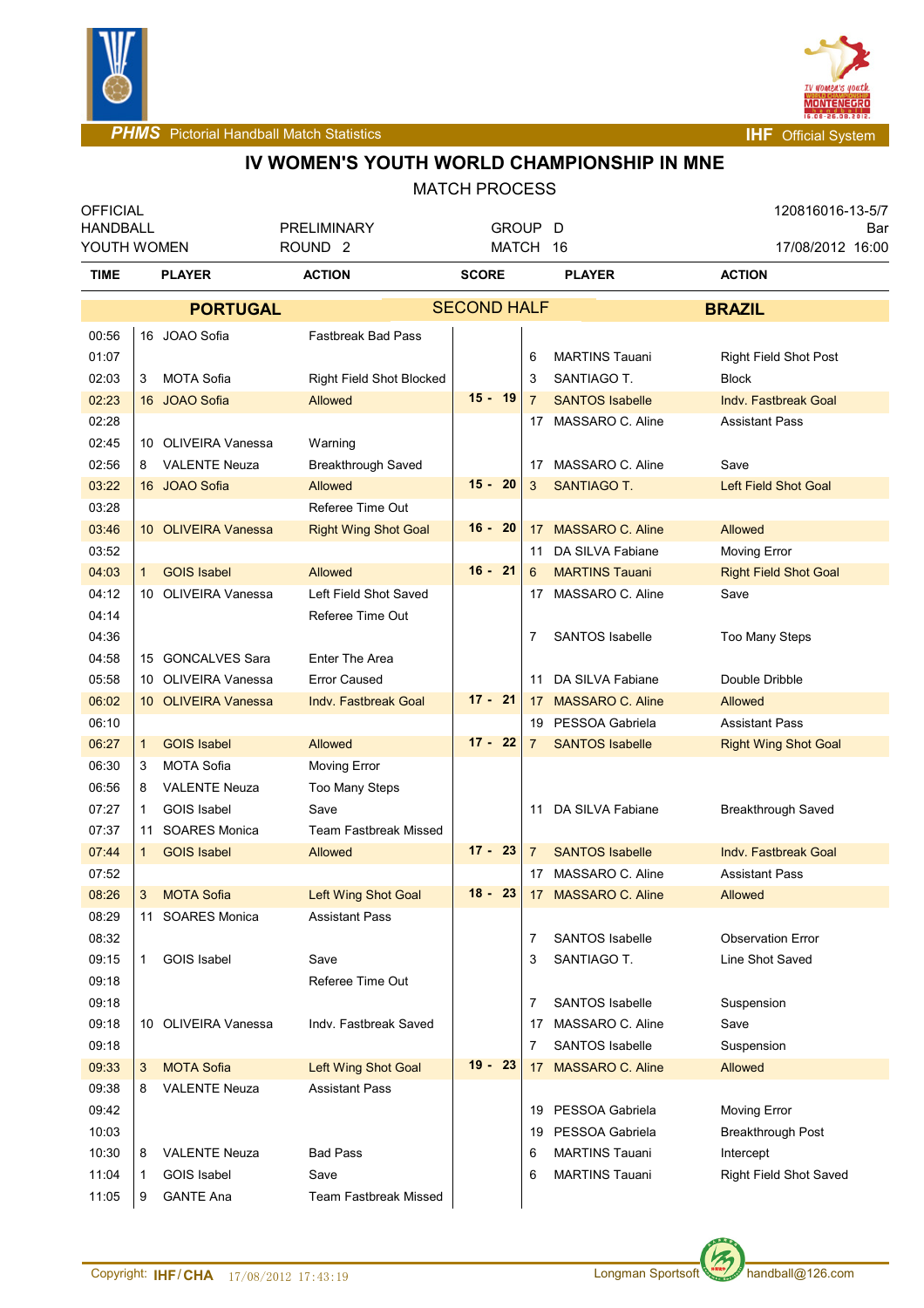



## **IV WOMEN'S YOUTH WORLD CHAMPIONSHIP IN MNE**

| <b>OFFICIAL</b>                |                |                      |                                                   |                     |                            |                           | 120816016-13-6/7 |                               |     |
|--------------------------------|----------------|----------------------|---------------------------------------------------|---------------------|----------------------------|---------------------------|------------------|-------------------------------|-----|
| <b>HANDBALL</b><br>YOUTH WOMEN |                |                      | <b>PRELIMINARY</b><br>ROUND <sub>2</sub>          | GROUP D<br>MATCH 16 |                            |                           |                  | 17/08/2012 16:00              | Bar |
| TIME                           | <b>PLAYER</b>  |                      | <b>ACTION</b><br><b>SCORE</b>                     |                     | <b>PLAYER</b>              |                           |                  | <b>ACTION</b>                 |     |
|                                |                | <b>PORTUGAL</b>      |                                                   | <b>SECOND HALF</b>  |                            |                           |                  | <b>BRAZIL</b>                 |     |
|                                |                |                      |                                                   |                     |                            |                           |                  |                               |     |
| 11:07                          |                |                      | Referee Time Out                                  |                     |                            |                           |                  |                               |     |
| 11:17                          |                | 14 FALEIRO Mariana   | <b>Block</b>                                      |                     | 3                          | SANTIAGO T.               |                  | Left Field Shot Blocked       |     |
| 12:02<br>12:29                 | 2              | LOPES Mariana        | <b>Right Field Shot Saved</b><br>Referee Time Out |                     | 17                         | MASSARO C. Aline          |                  | Save                          |     |
| 12:46                          | $\mathbf{1}$   | <b>GOIS Isabel</b>   | Save                                              |                     | 11                         | DA SILVA Fabiane          |                  | <b>Right Field Shot Saved</b> |     |
| 12:59                          | 3              | <b>MOTA Sofia</b>    | 7M Caused                                         |                     |                            | 14 PFIFFER Paloma         |                  | 7M Received                   |     |
| 13:11                          | 2              | <b>LOPES Mariana</b> | <b>Assistant Pass</b>                             |                     |                            |                           |                  |                               |     |
| 13:16                          | 8              | <b>VALENTE Neuza</b> | 7M-Throw Saved                                    |                     |                            | 17 MASSARO C. Aline       |                  | Save                          |     |
| 13:46                          | $\mathbf{1}$   | <b>GOIS Isabel</b>   | Save                                              |                     | 6                          | <b>MARTINS Tauani</b>     |                  | <b>Right Field Shot Saved</b> |     |
| 13:51                          |                | 10 OLIVEIRA Vanessa  | <b>Right Wing Shot Goal</b>                       | $20 - 23$           |                            | 17 MASSARO C. Aline       |                  | Allowed                       |     |
| 13:52                          |                |                      | Referee Time Out                                  |                     |                            |                           |                  |                               |     |
| 13:56                          |                |                      |                                                   |                     | 3                          | SANTIAGO T.               |                  | Suspension                    |     |
| 14:03                          |                |                      |                                                   |                     |                            |                           |                  | Team Time Out                 |     |
| 14:30                          |                |                      |                                                   |                     | 9                          | DIAS MINTO C.             |                  | <b>Bad Pass</b>               |     |
| 14:40                          | 2              | <b>LOPES Mariana</b> | Center Field Shot Blocke                          |                     |                            | 13 COSTA MAIA Ligia       |                  | <b>Block</b>                  |     |
| 15:08                          | $\mathbf{1}$   | <b>GOIS Isabel</b>   | Save                                              |                     |                            | 13 COSTA MAIA Ligia       |                  | Breakthrough Saved            |     |
| 15:31                          |                | 11 SOARES Monica     | <b>Breakthrough Goal</b>                          | $21 - 23$           |                            | 17 MASSARO C. Aline       |                  | <b>Allowed</b>                |     |
| 15:36                          |                |                      |                                                   |                     | <b>MARTINS Tauani</b><br>6 |                           |                  | <b>Obstruct Error</b>         |     |
| 15:58                          | $\mathbf{1}$   | <b>GOIS Isabel</b>   | <b>Allowed</b>                                    | $21 - 24$           | 7                          | <b>SANTOS Isabelle</b>    |                  | <b>Right Field Shot Goal</b>  |     |
| 16:31                          | 3              | <b>MOTA Sofia</b>    | Left Wing Shot Saved                              |                     |                            | 17 MASSARO C. Aline       |                  | Save                          |     |
| 16:34                          | 8              | <b>VALENTE Neuza</b> | <b>Assistant Pass</b>                             |                     |                            |                           |                  |                               |     |
| 17:22                          | $\mathbf{1}$   | <b>GOIS Isabel</b>   | Save                                              |                     |                            | 13 COSTA MAIA Ligia       |                  | Line Shot Saved               |     |
| 17:30                          |                |                      |                                                   |                     | 6                          | <b>MARTINS Tauani</b>     |                  | <b>Assistant Pass</b>         |     |
| 17:43                          |                | 15 GONCALVES Sara    | <b>Fastbreak Enter The Area</b>                   |                     |                            |                           |                  |                               |     |
| 17:59                          |                |                      |                                                   |                     | 6                          | <b>MARTINS Tauani</b>     |                  | <b>Bad Pass</b>               |     |
| 18:06                          | 3              | <b>MOTA Sofia</b>    | Indv. Fastbreak Goal                              | $22 - 24$           | 17                         | <b>MASSARO C. Aline</b>   |                  | <b>Allowed</b>                |     |
| 18:41                          | $\vert$ 1      | <b>GOIS Isabel</b>   | Allowed                                           |                     |                            | 22 - 25 7 SANTOS Isabelle |                  | <b>Breakthrough Goal</b>      |     |
| 18:42                          |                |                      | Referee Time Out                                  |                     |                            |                           |                  |                               |     |
| 18:42                          |                | 14 FALEIRO Mariana   | Suspension                                        |                     |                            |                           |                  |                               |     |
| 19:01                          |                | 11 SOARES Monica     | <b>Breakthrough Saved</b>                         |                     |                            | 17 MASSARO C. Aline       |                  | Save                          |     |
| 19:11                          |                |                      |                                                   |                     |                            | 13 COSTA MAIA Ligia       |                  | <b>Bad Pass</b>               |     |
| 19:42                          |                |                      | Referee Time Out                                  |                     |                            |                           |                  |                               |     |
| 20:10                          | 8              | <b>VALENTE Neuza</b> | <b>Too Many Steps</b>                             |                     |                            |                           |                  |                               |     |
| 20:41                          | 1              | <b>GOIS Isabel</b>   | Save                                              |                     | 3                          | SANTIAGO T.               |                  | Line Shot Saved               |     |
| 20:54                          | 2              | <b>LOPES Mariana</b> | <b>Bad Pass</b>                                   |                     |                            |                           |                  |                               |     |
| 21:06                          |                |                      |                                                   |                     | 6                          | <b>MARTINS Tauani</b>     |                  | <b>Bad Pass</b>               |     |
| 21:20                          |                | 10 OLIVEIRA Vanessa  | <b>Fastbreak Bad Receive</b>                      |                     |                            |                           |                  |                               |     |
| 21:42                          |                |                      |                                                   |                     |                            | 11 DA SILVA Fabiane       |                  | <b>Bad Receive</b>            |     |
| 22:32                          | 7 <sup>1</sup> | <b>REIS Joana</b>    | <b>Line Shot Goal</b>                             | $23 - 25$           |                            | 17 MASSARO C. Aline       |                  | Allowed                       |     |
| 22:35                          |                |                      |                                                   |                     | 6                          | <b>MARTINS Tauani</b>     |                  | <b>Obstruct Error</b>         |     |
| 23:04                          |                |                      |                                                   |                     | 11                         | DA SILVA Fabiane          |                  | <b>Bad Receive</b>            |     |